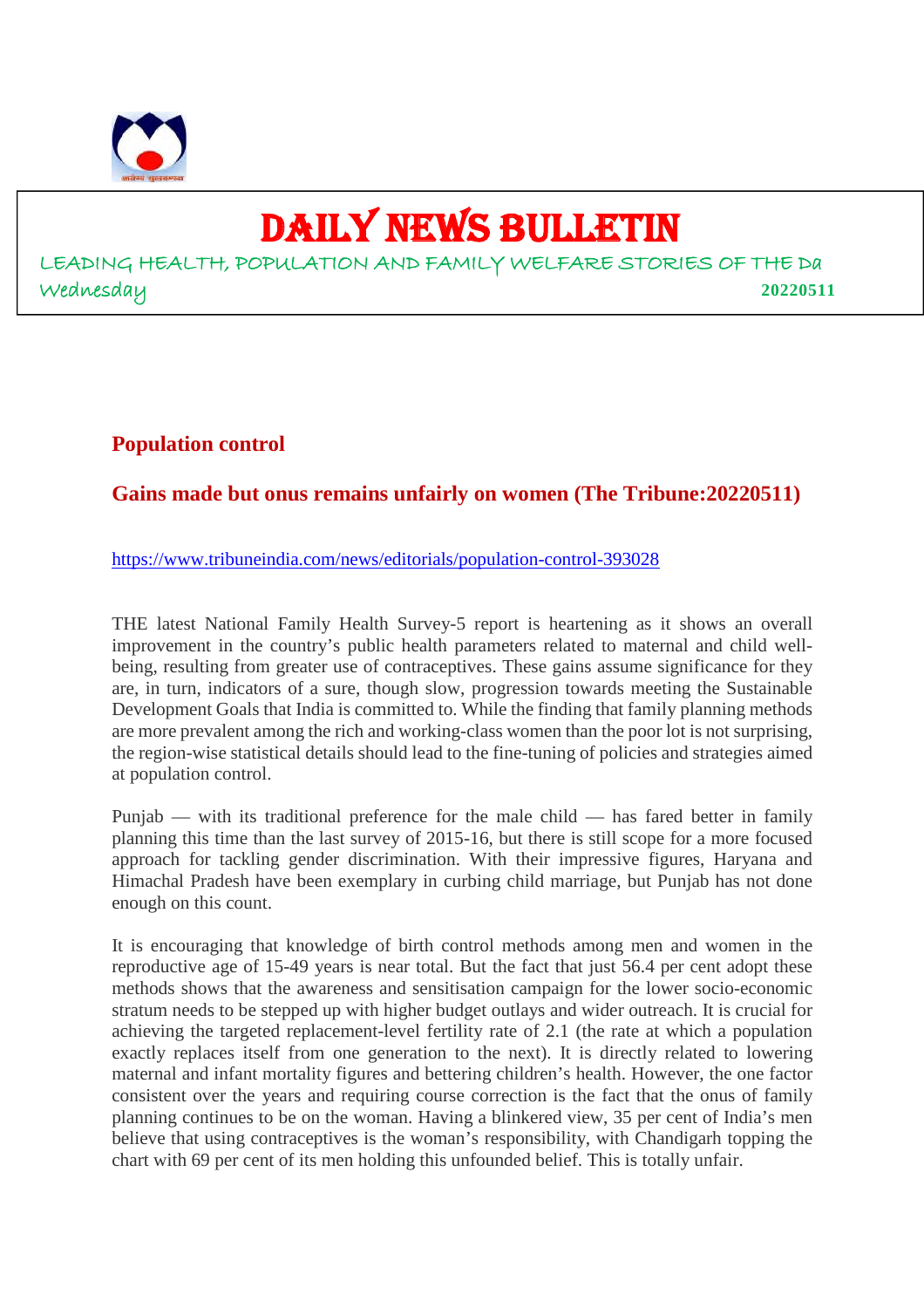#### **Migraine treatment maker Biohaven**

# **Pfizer to spend \$11.6 billion on migraine treatment maker Biohaven (The Tribune:20220511)**

https://www.tribuneindia.com/news/health/pfizer-to-spend-11-6-billion-on-migrainetreatment-maker-biohaven-393604

Pfizer will pay \$148.50 in cash for each share of Biohaven, which makes Nurtec ODT for treating and preventing migraines and has a nasal spray under development

Pfizer to spend \$11.6 billion on migraine treatment maker Biohaven Photo for representational purpose only.

Pfizer is starting to put its Covid-19 cash influx to use by spending \$11.6 billion to venture deeper into a new treatment area.

The New York vaccine and cancer drug maker said Tuesday it will use cash on hand to buy the remaining portion of migraine treatment developer Biohaven Pharmaceuticals it does not already own.

Pfizer will pay \$148.50 in cash for each share of Biohaven, which makes Nurtec ODT for treating and preventing migraines and has a nasal spray under development.

Pfizer Inc. brought in more than \$14 billion in sales during the recently completed first quarter from its Covid-19 vaccine Comirnaty and its new pill treatment for the virus, Paxlovid.

Most of that came from Comirnaty, which also rang up nearly \$37 billion in sales last year. But revenue from Comirnaty, which Pifzer developed with BioNTech, is expected to fade in the coming years, and Pfizer also faces the loss of patent protection for some key products in its broad portfolio over the next decade.

That includes Eliquis for preventing blood clots and strokes and the Prevnar 13 vaccine for preventing pneumonia and related bacterial diseases.

The company plans to have about \$25 billion in sales by 2030 come from new business developments.

The deal announced Tuesday is a step in that direction. U.S. regulators approved Nurtec tablets for treating migraines in February 2020 and for preventing them about a year ago.

Nurtec ODT brought in nearly \$124 million in sales in the first quarter, and Biohaven expects \$825 to \$900 million in product sales this year.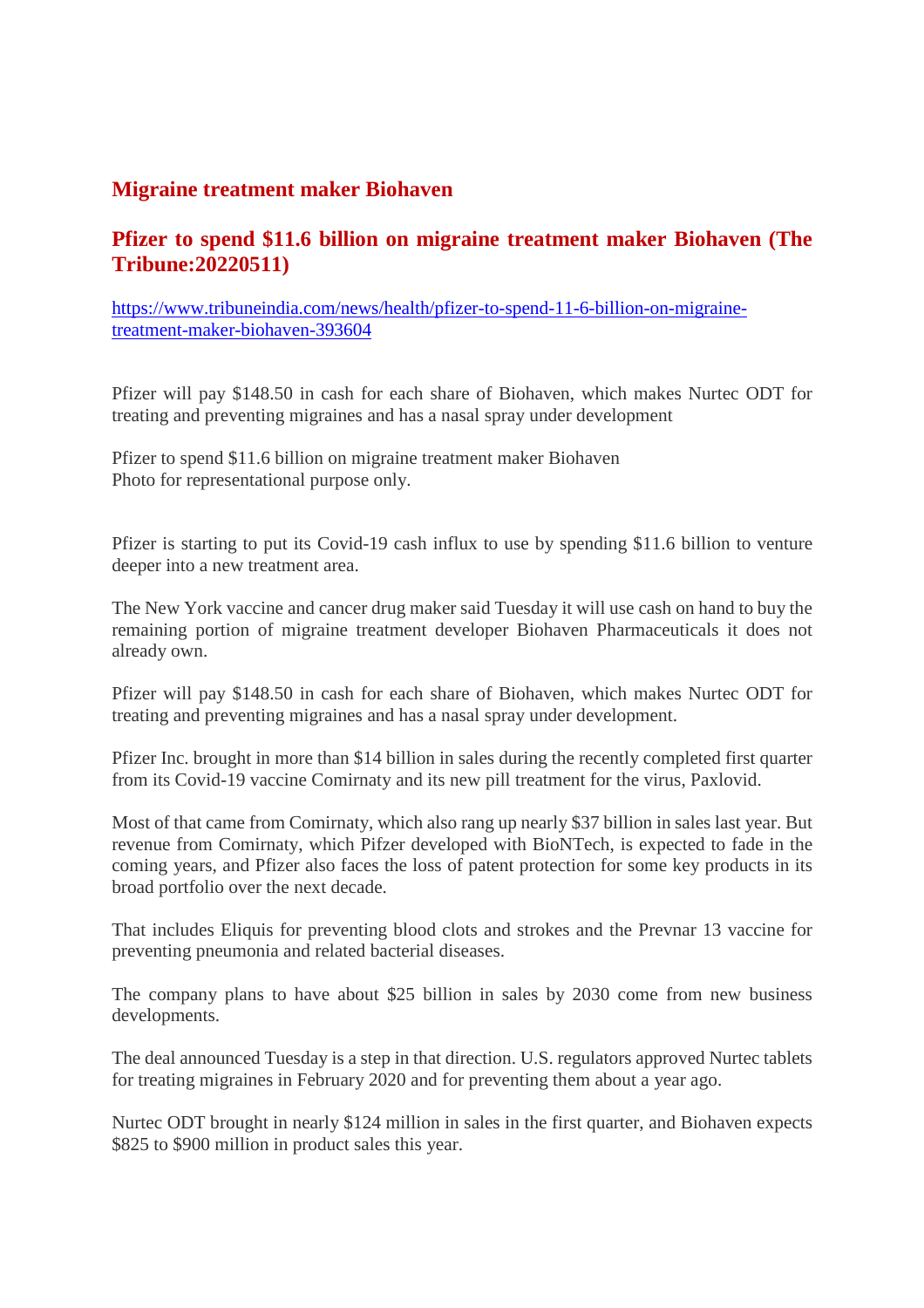Last November, Pfizer said it would invest \$350 million in Biohaven to help sell Nurtec OTD and the spray, zavegepant, outside the United States.

Pfizer said Tuesday the spray is on track for U.S. acceptance in the current quarter, and an oral gel version of it also is being developed for preventing chronic migraines.

The deal price announced Tuesday represents a 33 per cent premium over Biohaven's 90-day weighted average trading price of \$111.70 for Biohaven Pharmaceutical Holding Co. Ltd., which is based in New Haven, Connecticut.

The deal for Biohaven also includes some other potential treatments in early stages of development.

Other elements of Biohaven's late-stage development pipeline will go to a new, publicly traded company that keeps the Biohaven name.

The boards of both Pfizer and Biohaven have approved the sale, but Biohaven shareholders and regulators till need to ok it.

It is expected to close by early 2023, once the new company spinoff is completed.

Shares of Biohaven, which had tumble below \$100 in recent weeks, soared about 70 per cent before the opening bell to \$141.50. Pfizer's stock slipped. AP

# **Brain tumour growth identified**

#### **New drug that halts recurring brain tumour growth identified (The Tribune:20220511)**

https://www.tribuneindia.com/news/health/new-drug-that-halts-recurring-brain-tumourgrowth-identified-393587

The scientists at universities of North-western, California, and Hong Kong demonstrated the effectiveness of the drug in select patients, mouse models, a 3D living tissue brain tumour (organoids) and cell cultures

An international team of scientists has identified a drug that blocks growth of the most aggressive brain tumour and how to most accurately identify which tumour will respond to the drug.

When a non-metastatic brain tumour - Meningioma - recurs after surgery and radiation treatment, a patient is out of options. No drugs are approved for these aggressive tumours, which occur in up to 20 per cent of cases and can lead to patient disability or even death.

But the new drug called abemaciclib, detailed in the journal Nature Genetics, is a cell cycle inhibitor, meaning it blocks the cell division cycle and inhibits tumour growth.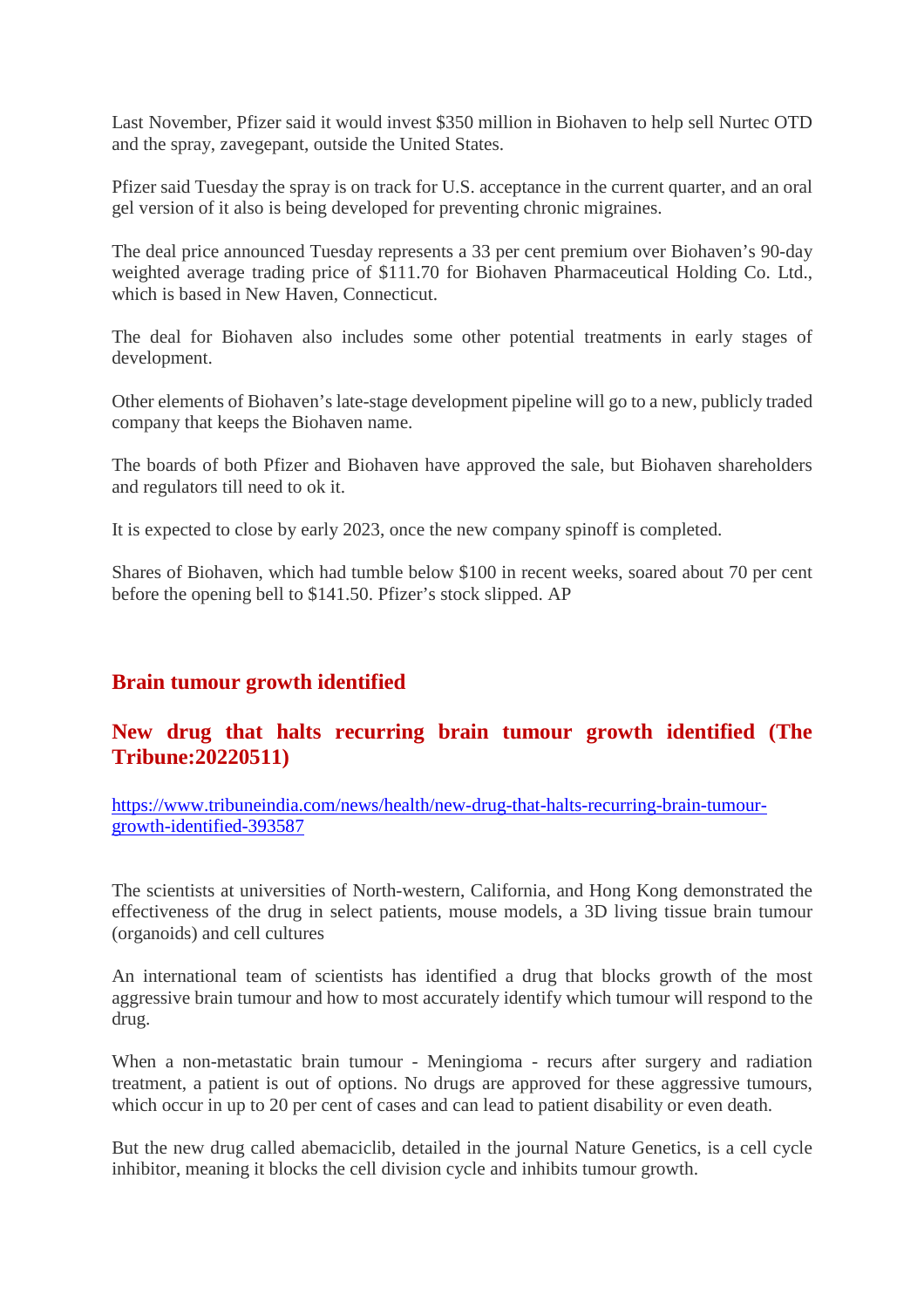The scientists at universities of North-western, California, and Hong Kong demonstrated the effectiveness of the drug in select patients, mouse models, a 3D living tissue brain tumour (organoids) and cell cultures.

Investigators discovered that Meningiomas can be divided into molecular subgroups with different clinical outcomes and recurrence rates. This new method of classifying tumours allows scientists to predict recurrence more accurately than the current method of classifying the tumour.

Currently, after surgery, doctors examine a specimen of a tumour under a microscope and grade it one, two or three in its aggressiveness. But the grade is only about 70 per cent accurate, meaning some tumours will behave in a way that doesn't fit with how it appears under the microscope.

"Our study identifies which patients we should treat with this drug, because their tumours will likely respond to it," said Dr Stephen Magill, Assistant Professor of neurological surgery at North-western's Feinberg School of Medicine.

"We now have the potential to give them options and hope for a longer, symptom-free life." The team found that mice with Meningiomas treated with the medication lived longer and their tumours didn't grow as rapidly.

The drug was also used off-label as compassionate use in several patients whose tumours decreased in size and whose symptoms improved, suggesting the drug should be considered for clinical trials, Magill said.

"Eventually we hope to tailor medical therapy to the genetic changes within each individual person's meningioma," Magill said.

Meningiomas are the most common primary (non-metastatic) tumour in the central nervous system. The symptoms are headaches, seizures or neurological deficits (weakness, vision loss, double vision or sensory changes).

# **Eye Health**

# **What your eyes reveal about your health It is possible to detect a number of health problems simply by looking at the eyes (The Tribune:20220511)**

https://www.tribuneindia.com/news/health/what-your-eyes-reveal-about-your-health-393556

Scientists at the University of California, San Diego, have developed a smartphone app that can detect early signs of Alzheimer's disease and other neurological conditions. The app uses the phone's near-infrared camera to track changes in the size of a person's pupils at a sub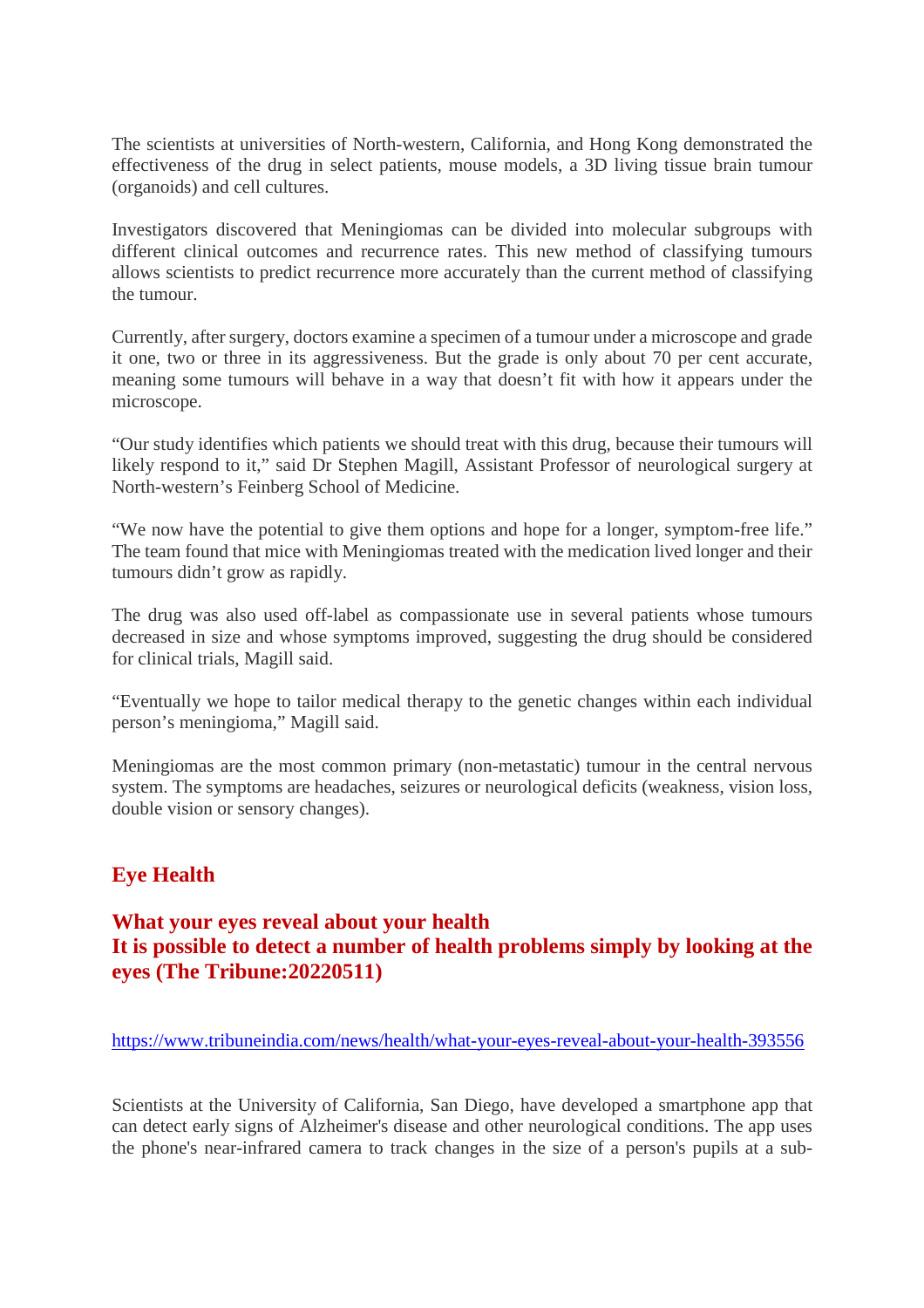millimetre level. These measurements can then be used to assess that person's cognitive condition.

As technology evolves, the eyes will prove more and more useful as a means of diagnosing all kinds of diseases and conditions because, by being transparent, the eye requires far less invasive methods of examination than other body parts. But even without technology, it is possible to detect a number of health problems simply by looking at the eyes. Here are some of the warning signs.

#### Pupil size

The pupil responds instantly to light, becoming smaller in bright environments and larger in dimmer conditions. Sluggish or delayed responses in pupil size can point to several diseases that can include serious conditions such as Alzheimer's disease, as well as effects of medications and evidence of drug use. Dilated pupils are common in those who use stimulant drugs, such as cocaine and amphetamine. Very small pupils can be seen in heroin users.

#### Red or yellow eyes

A change in the colour of the sclera (the "whites of the eyes") suggests that something is not right. A red, bloodshot eye can be triggered by excess alcohol or drug abuse. It can also be caused by an irritation or infection that, in most cases, passes within days.

If the change in colour is persistent, it can signal a more serious infection, inflammation, or a reaction to contact lenses or their solutions. In extreme cases, a red eye indicates glaucoma, a sinister disease that can lead to blindness.

When the sclera become yellow, this is a most obvious sign of jaundice and a diseased liver. The underlying causes of jaundice vary widely. They include inflammation of the liver (hepatitis), genetic or autoimmune conditions, and certain medications, viruses or tumours.

#### Red spot

A blood-red spot on the white of the eye (subconjunctival haemorrhage) can look frightening and is always the result of a small localised blood vessel that has burst. Most times, there is no known cause, and it disappears within days. However, it can also be an indication of high blood pressure, diabetes and blood-clotting disorders that cause excessive bleeding. Blood-thinning drugs such as aspirin can also be the cause, and if the problem is frequent, might suggest that the dosage should be reviewed.

#### Ring around the cornea

A white or grey ring around the cornea is often linked to high cholesterol and an increased risk of heart disease. It can also reveal alcoholism and is sometimes seen in the eyes of older people, which is why the medical name given to it is arcus senilis.

#### Fatty lump

Sometimes the most alarming features that can appear on the eyes are actually the most benign and easy to treat. A yellowish fatty lump that can appear on the white of the eye is a pinguecula,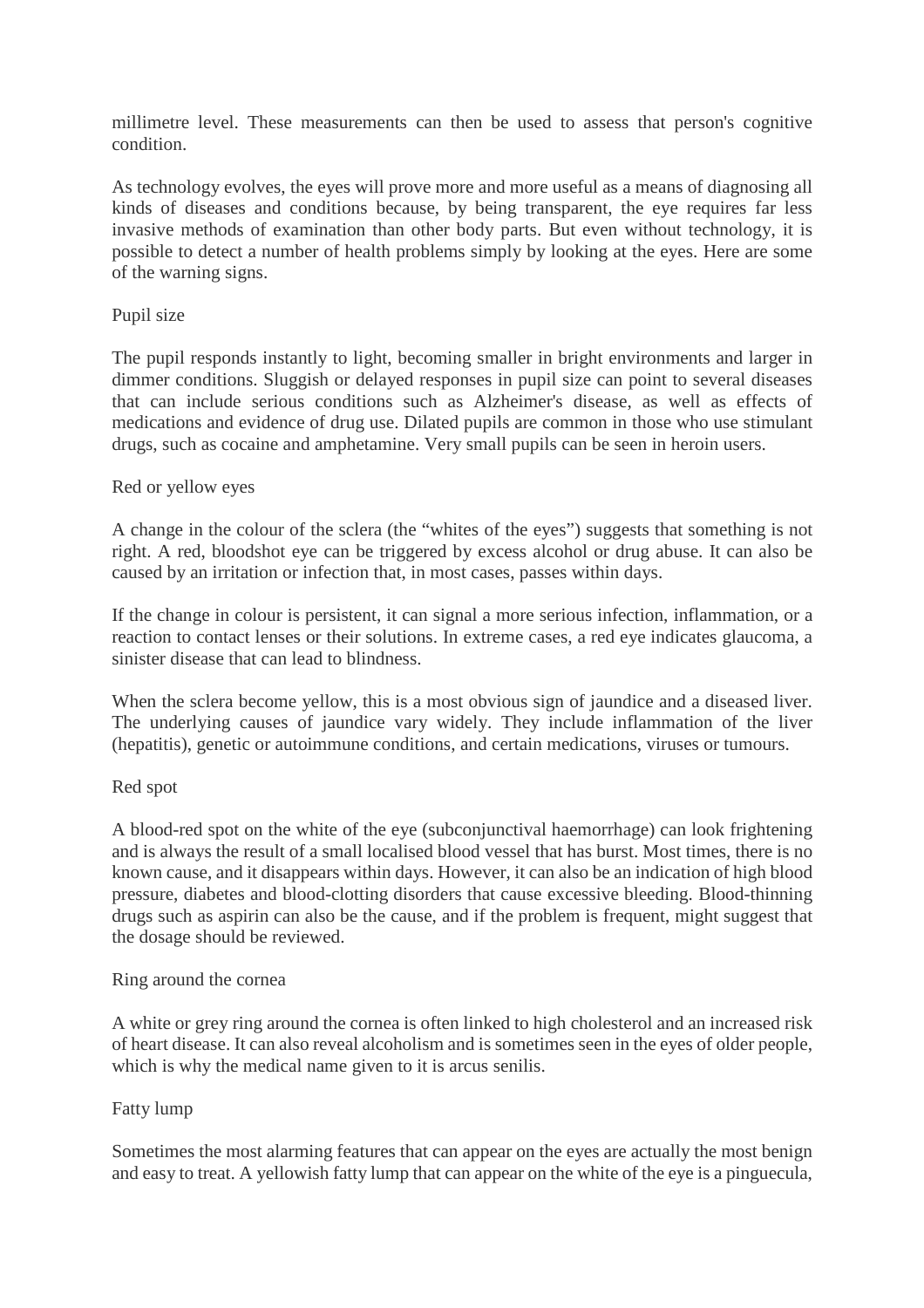a small deposit of fat and protein that may be easily remedied by eye drops or removed by a simple operation.

### **Covid-19 severity**

# **Covid-19 severity among elderly may be due to genetic reasons Body's ability to produce cloned immune cells, which cannot be infinitely created, falls off significantly in old age, says US study (The Tribune:20220511)**

https://www.tribuneindia.com/news/health/covid-19-severity-among-elderly-may-be-due-togenetic-reasons-393280

Covid-19 severity among elderly may be due to genetic reasons Photo for representational purpose only. iStock

Genetically predetermined limit on the immune system may be the key to why COVID-19 has such a devastating effect on the elderly, according to a modelling study.

Researchers at the University of Washington (UW) in the US noted that the immune system's ability to combat COVID-19, like any infection, largely depends on the replication of the immune cells effective at destroying the SARS-CoV-2 virus that causes the disease.

The study, published recently in The Lancet eBioMedicine journal, suggests that the body's ability to produce these cloned immune cells, which cannot be infinitely created, falls off significantly in old age.

"When DNA split in cell division, the end cap—called a telomere—gets a little shorter with each division," said professor James Anderson, a modeller of biological systems at UW.

"After a series of replications of a cell, it gets too short and stops further division. Not all cells or all animals have this limit, but immune cells in humans have this cell life," Anderson said in a statement.

The average person's immune system coasts along pretty good despite this limit until about 50 years old, the researchers said.

That is when enough core immune cells, called T cells, have shortened telomeres and cannot quickly clone themselves through cellular division in big enough numbers to attack and clear the COVID-19 virus, which has the trait of sharply reducing immune cell numbers, they said.

According to Anderson, telomere lengths are inherited from parents.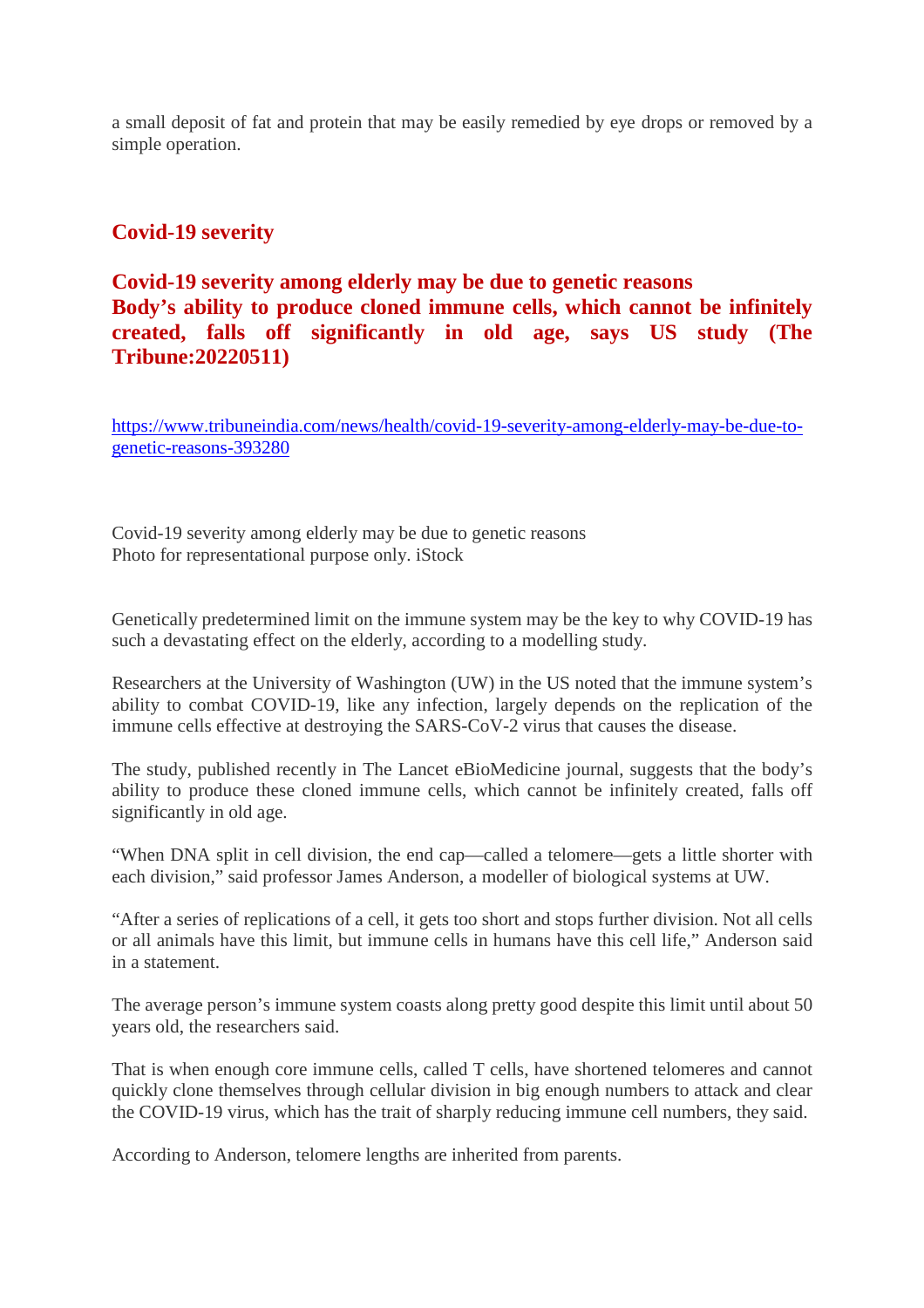There are some differences in these lengths between people at every age as well as how old a person becomes before these lengths are mostly used up.

"Depending on your parents and very little on how you live, your longevity or, as our paper claims, your response to COVID-19 is a function of who you were when you were born," he said.

To build their model, the researchers used publicly available data on COVID-19 mortality from the Center for Disease Control and US Census Bureau and studies on telomeres, many of which were published by the co-authors over the past two decades.

Assembling telomere length information about a person or specific demographic could help doctors know who was less susceptible, the researchers said.

The doctors could allocate resources, such as booster shots, according to which populations and individuals may be more susceptible to COVID-19, they added.

#### **Total fertility rate dips in India**

# **Total fertility rate dips in India; find out what it is and how it is calculated According to National Family Health Survey-5, the current fertility rate is slightly lower than the replacement level of fertility of 2.1 children per woman (The Indian Express:20220511)**

https://indianexpress.com/article/lifestyle/health/total-fertility-rate-dips-india-nationalfamily-health-survey-calculation-7907946/

fertility rateThe TFR has declined noticeably in India over time (Source: Getty Images/Thinkstock)

The Total Fertility Rate (TFR) has declined from 2.2 children per woman in 2015-16 to 2.0 children per woman in 2019-21, the fifth National Family Health Survey, conducted by the Ministry of Health and Family Welfare, revealed.

"The TFR has declined noticeably in India over time. Between 1992-93 and 2019-21, the TFR declined from 3.4 children to 2.0 children (a decrease of 1.4 children). The TFR among women in rural areas has declined from 3.7 children in 1992-93 to 2.1 children in 2019-21. The corresponding decline among women in urban areas was from 2.7 children in 1992-93 to 1.6 children in 2019-21," the survey stated.

ALSO READ |Poor lifestyle choices can diminish the ovarian reserve in women, warn doctors According to NFHS-5, the current fertility rate is slightly lower than the replacement level of fertility of 2.1 children per woman.

What is fertility rate?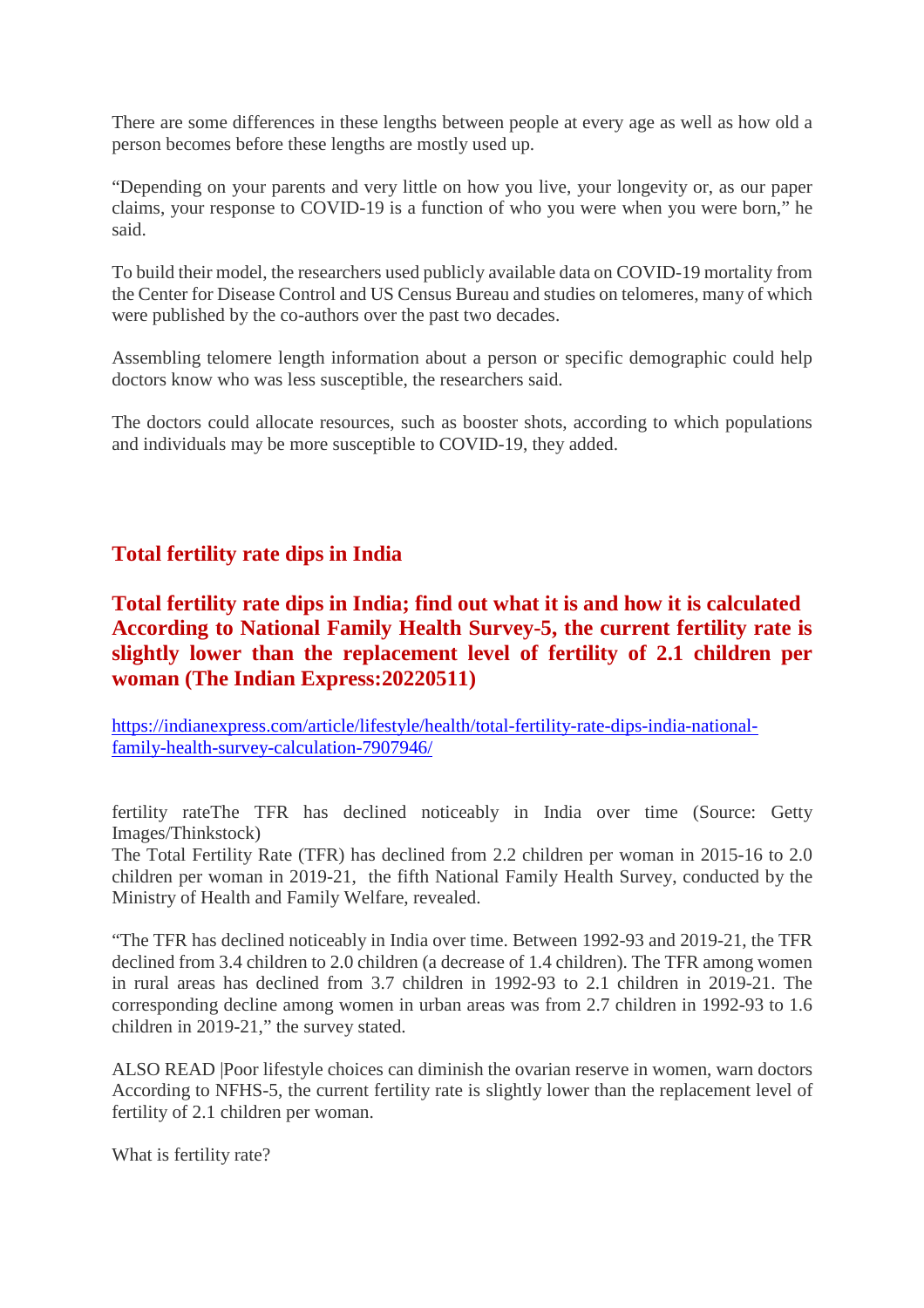#### BEST OF EXPRESS PREMIUM

Life insurance firms settled 2.2 lakh Covid death claims: Regulator dataPremium Life insurance firms settled 2.2 lakh Covid death claims: Regulator data Explained: Making sense of exchange ratePremium Explained: Making sense of exchange rate Explained: When prayers are allowed, not allowed at protected archaeologi...Premium Explained: When prayers are allowed, not allowed at protected archaeologi... Why there's no agreement on India's Covid death figuresPremium Why there's no agreement on India's Covid death figures More Premium Stories >> The Total Fertility Rate (TFR) in a specific year or set of years is defined as the average number of children a hypothetical cohort of women would have at the end of their reproductive period provided they were to live to the end of their child-bearing years and give birth to children with

the prevailing age-specific fertility rates, World Health Organization (WHO) states.

Replacement level fertility, on the other hand, is the level of fertility at which a population exactly replaces itself from one generation to the next. In most countries, it can be taken as requiring an average of 2.1 children per woman.

How is TFR calculated?

It is determined by the sum of age-specific fertility rates (usually referring to women aged 15 to 49 years), or five times the sum if data are given in five-year age groups, according to WHO.

ALSO READ |Does age affect women's fertility? Know from an expert

"An age- or age-group-specific fertility rate is calculated as the ratio of annual births to women at a given age or age-group to the population of women at the same age or age-group, in the same year, for a given country, territory, or geographic area."

To estimate TFR, population data is taken from the most recent United Nations Population Division's 'World Population Prospects'. Unit of measure is — children per woman.

#### **Healthcare**

**Why access to abortion is essential healthcare for women**

**"Access to good reproductive health care is an essential requirement for them and the right to safe abortions is just a part of it," said Dr Manjiri Mehta, consultant gynecologist, Hiranandani Hospital, Vashi. (The Indian Express:20220511)**

https://indianexpress.com/article/lifestyle/health/why-access-to-abortion-is-essential-healthcare-for-women-7901528/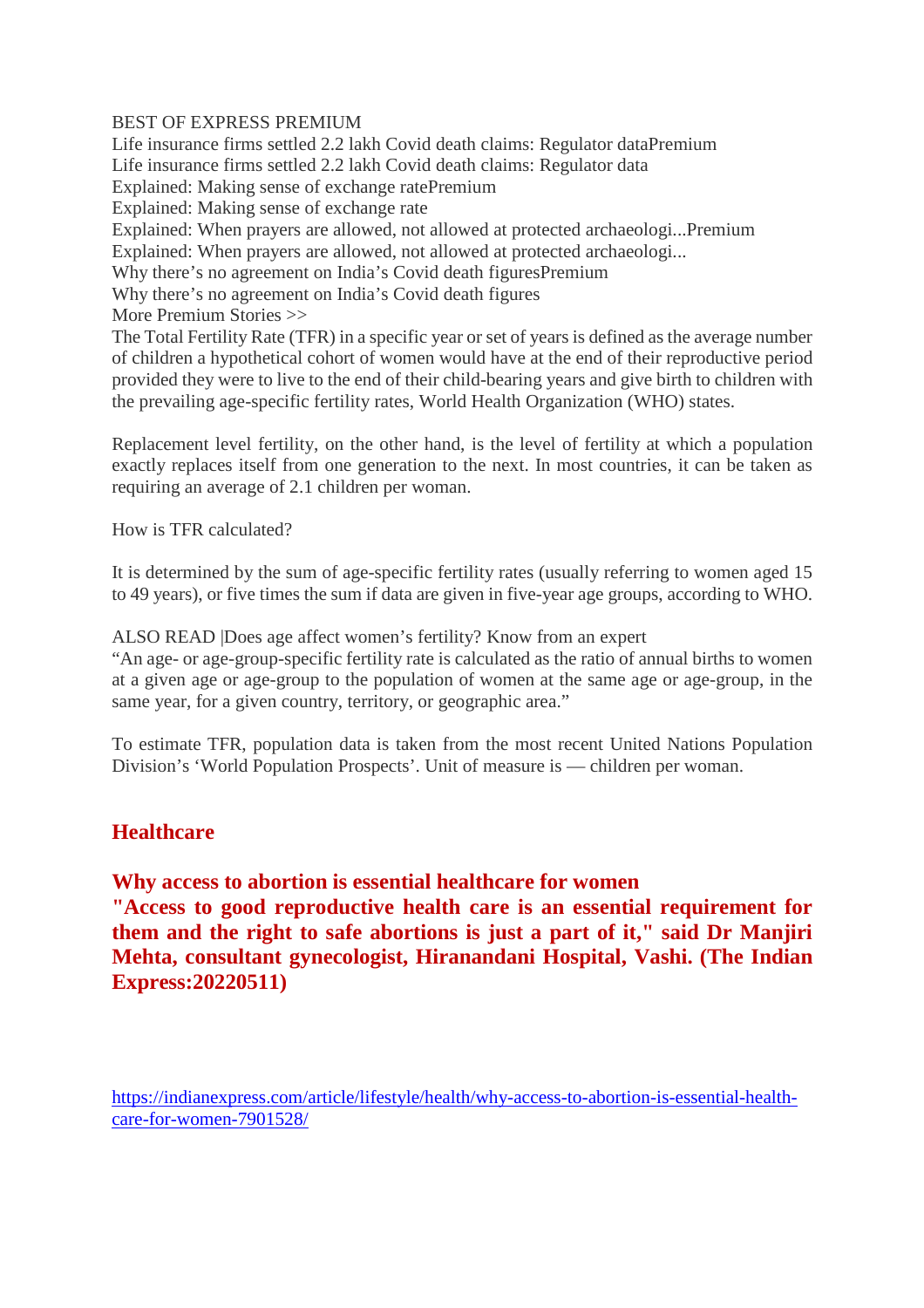The US Supreme Court is likely to overturn the landmark 1973 Roe v. Wade judgement that made abortion a constitutional right in the country, according to a report by Politico. If the judgement is passed, it will restrict access to safe abortion for women, wreaking havoc on their mental and physical health.

We reached out to a health expert to understand why abortion is essential health care for women, and what can be the impact of restricting the same. Below, Dr Manjiri Mehta, consultant gynecologist, Hiranandani Hospital, Vashi, answers some important questions with regards to safe abortion:

Why is abortion essential healthcare for women?

Women's reproductive rights are an integral part of their overall health. A significant portion of a woman's adult life involves maintaining their reproductive health, which indirectly impacts their overall health. This means access to good reproductive health care is an essential requirement for them and the right to safe abortions is just a part of it.

Abortion is a controversial topic as it has many differing viewpoints, especially from a medical, social and religious perspective. From a medical point of view, abortion should be a part of essential healthcare or at least it should be freely available, as an unwanted pregnancy can wreak immense havoc in a woman's life, be it emotionally, physically, mentally, and socially.

ALSO READ |Why your nearby chemist doesn't have abortion pills, and why he should stock them

How is safe abortion important for a woman's physical and mental health?

In many countries around the world, abortion is prohibited, and this directly results in the continuation of unwanted pregnancies, affecting a woman's health in the long run. If abortions are not legally permitted and, therefore, not performed in the medically correct way, then women will have to go through it through unsafe means

It is well-known that bleeding, infection, prolonged recovery period, and sometimes even death are complications of unsafe abortions, which can be prevented if women are given access to proper healthcare facilities.

Safe abortion is essential for a woman's physical and mental health. If it is not performed accurately, it can cause physical and psychological stress, besides unnecessary emotional stress, all of which can impact a woman's overall health and well-being.

# **Cardiovascular disease**

**Not just winters, summers can affect your heart, too: Follow these preventive measures**

**"People who are already suffering from high blood pressures, diabetes, high cholesterol levels and pre-existing heart conditions are immensely affected,**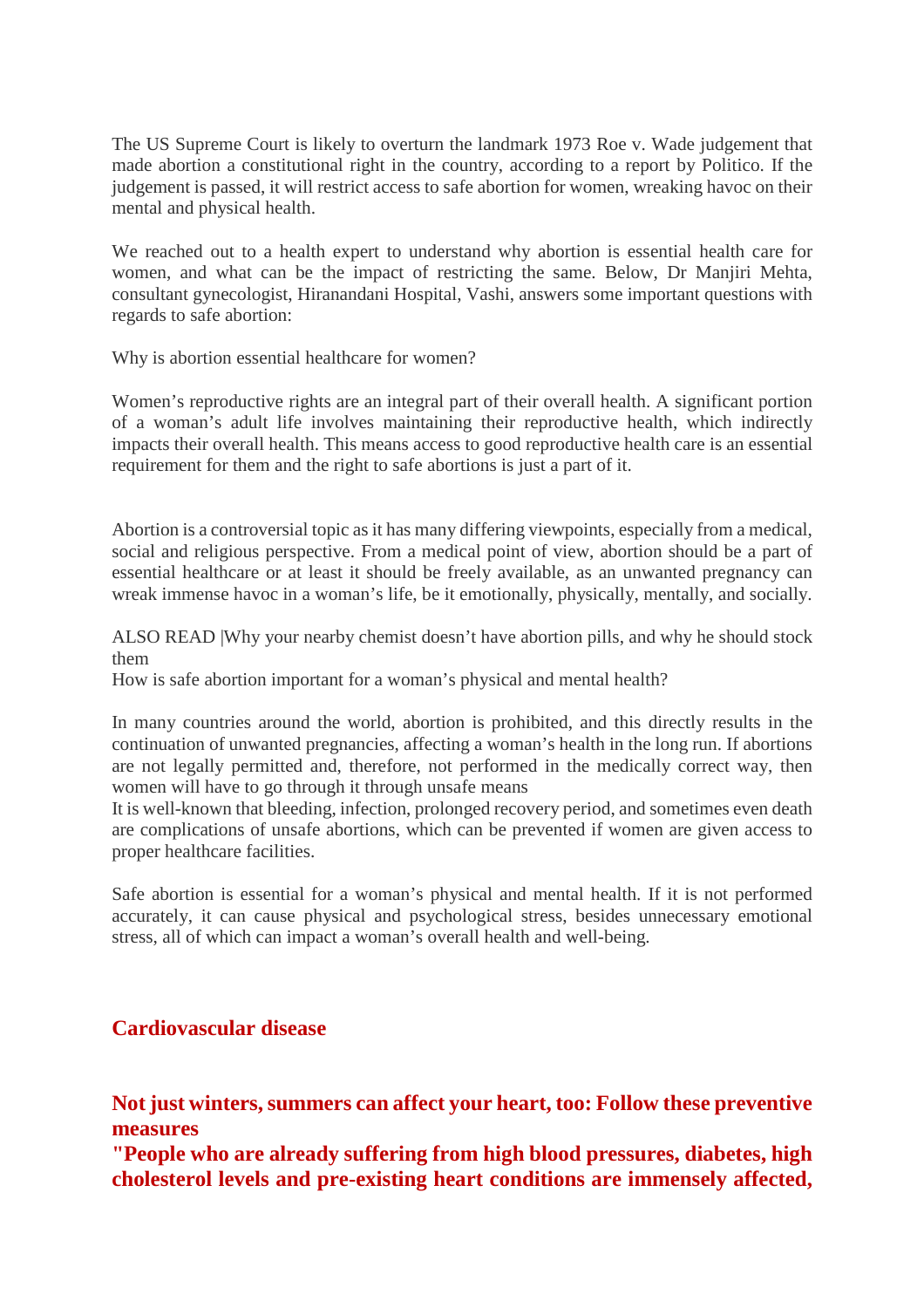# **" said Dr Ritwick Raj Bhuyan, director-adult cardiothoracic vascular surgery, Fortis Escorts Heart Institut(The Indian Express:20220511)**

https://indianexpress.com/article/lifestyle/health/summer-season-heart-health-symptomsprevention-lifestyle-diet-7882392/

It is widely known that cardiovascular disease-induced deaths and risks increase dramatically during the winter season. Experts attribute this to the narrowing of heart blood vessels leading to less supply to the heart muscle. Also, there's an inverse relationship between blood pressure and environmental temperature, putting stress on the heart.

#### **Breast conservation surgery**

**Cutting Edge: An innovative breast conservation surgery is helping patients lead better lives**

**"The advantage of oncoplastic surgery is that it exterminates cancer safely and provides a cosmetically excellent outcome to a patient of breast cancer." (The Indian Express:20220511)**

https://indianexpress.com/article/lifestyle/health/an-innovative-breast-conservation-surgeryis-helping-patients-lead-better-lives-cancer-7909631/

Apart from addressing aesthetic and safety concerns, there is also a reduced rate of depression among patients opting for oncoplastic surgery. (Express Photo)

On July 14, 2020, Meghana Yardi, a 42-year-old pre-primary teacher felt an "extra growth" in her left breast. On further investigation, a tumour was confirmed and soon her fear of injections and the idea that "I may not have a breast ruined my peace of mind".

But that was only till she met oncoplastic breast cancer surgeon Dr C B Koppiker. He explained to her that that she would not lose her breast and that the hollow created by removing the cancerous tumour would be filled up through 'oncoplastic surgery'.

Now, nearly two years later, Yardi says "I cannot even see the incision on my breast till I specifically look for it." "Even if I wear a halter neck top, at the most a slight line may be visible," she smiled.

Also Read in Cutting Edge |Biomarker can predict pre-diabetes years before diagnosis Breast cancer prevalence has been rising steadily in India, and is presently the most common cancer among females. Of the cases being reported, at least 14% are being detected at a late stage and approximately 50% are "locally advanced" at diagnosis. Mastectomy or breast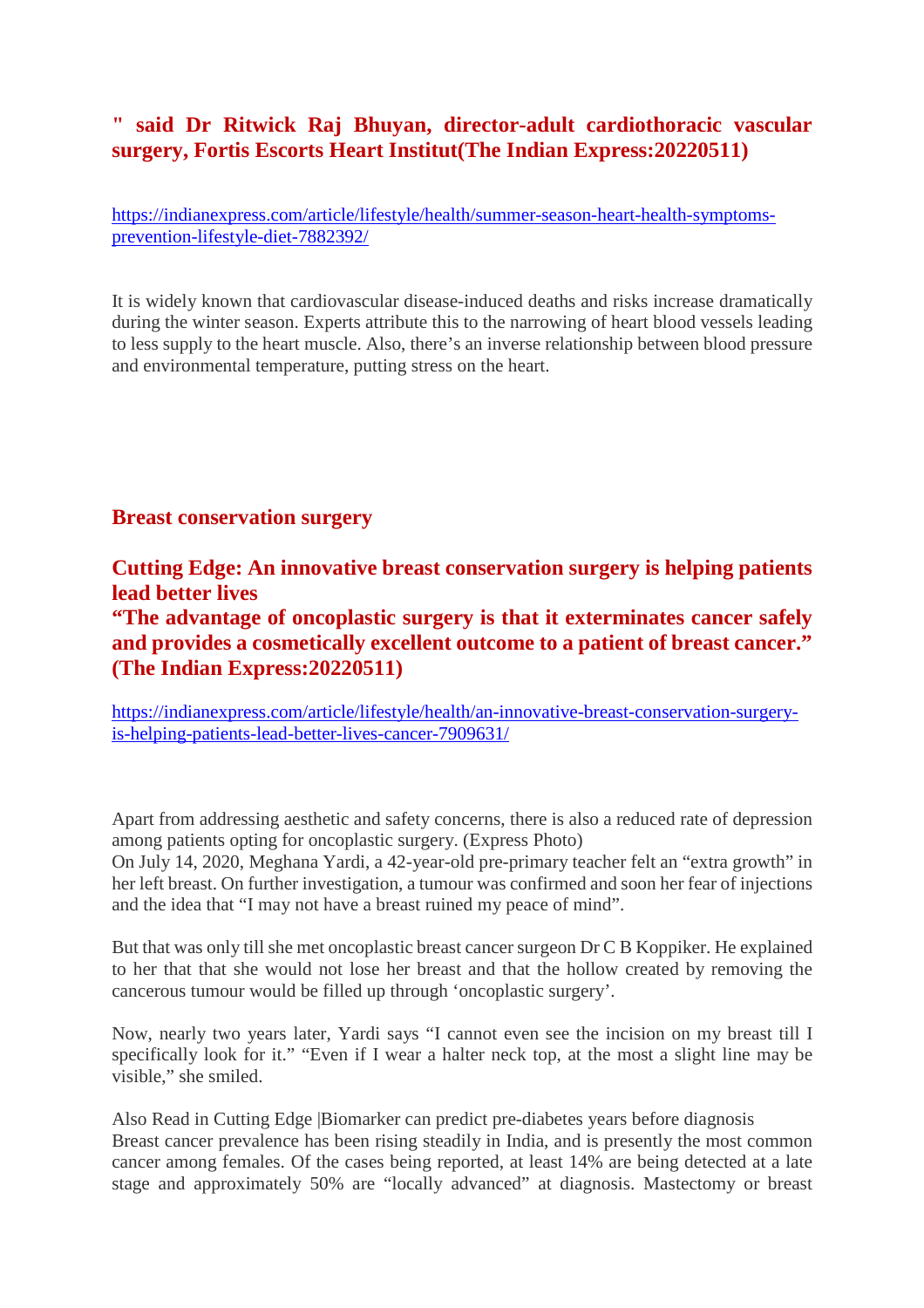removal is still performed widely in patients in India and South East Asia. However, the procedure has been associated with several long-term side effects such as body asymmetry, postural instability, depression, loss of self-esteem and poor quality of life.

# **Covid pills,**

# **As poor nations seek Covid pills, officials fear repeat of AIDS crisis Now, with that history in mind, global health agencies and the Biden administration are working to bring coronavirus tests and expensive antiviral pills to low- and middle-income nations. (The Indian Express:20220511)**

https://indianexpress.com/article/lifestyle/health/covid-pills-aids-crisis-7907964/

A Covid-19 vaccine is administered in Kathantha Yimbo in northern Sierra Leone, Feb. 15, 2022. (The New York Times)

A devastating virus was laying waste to nations that lacked medicines available to Americans. The pills were patented and pricey. Poor countries lacked refrigeration to store them, the thinking went, and patients would not be able to follow the complex dosing regimen.

The year was 2002, the virus was HIV, and the president, George W. Bush, secretly sent his top health advisers to Africa to investigate what activists were calling "medical apartheid." In the 20 years since, the United States has led the way in building a global infrastructure for HIV testing and treatment, saving an estimated 21 million lives.

Now, with that history in mind, global health agencies and the Biden administration are working to bring coronavirus tests and expensive antiviral pills to low- and middle-income nations. This week, President Joe Biden will emphasize "global test to treat" at his second international Covid-19 summit, a virtual gathering of world leaders aimed at injecting new energy into the international pandemic response.

Until now, the response has been focused largely on vaccinations, which remain a high priority. But Biden will also use the summit to call on wealthy nations to donate \$2 billion to purchase Covid treatments and \$1 billion to purchase oxygen supplies for low- and middle-income countries, according to a senior administration official involved with the planning.

BEST OF EXPRESS PREMIUM Delhi Confidential: Parting NotePremium Delhi Confidential: Parting Note UPSC CSE Key – May 10, 2022: What you need to read todayPremium UPSC CSE Key – May 10, 2022: What you need to read today Gurpatwant Singh Pannu: The voice from US stirring Khalistan waters in Pu...Premium Gurpatwant Singh Pannu: The voice from US stirring Khalistan waters in Pu... Mines to mines… so ran the SorensPremium Mines to mines… so ran the Sorens More Premium Stories >> Explained |What is Molnupiravir, the Covid-19 pill approved by India?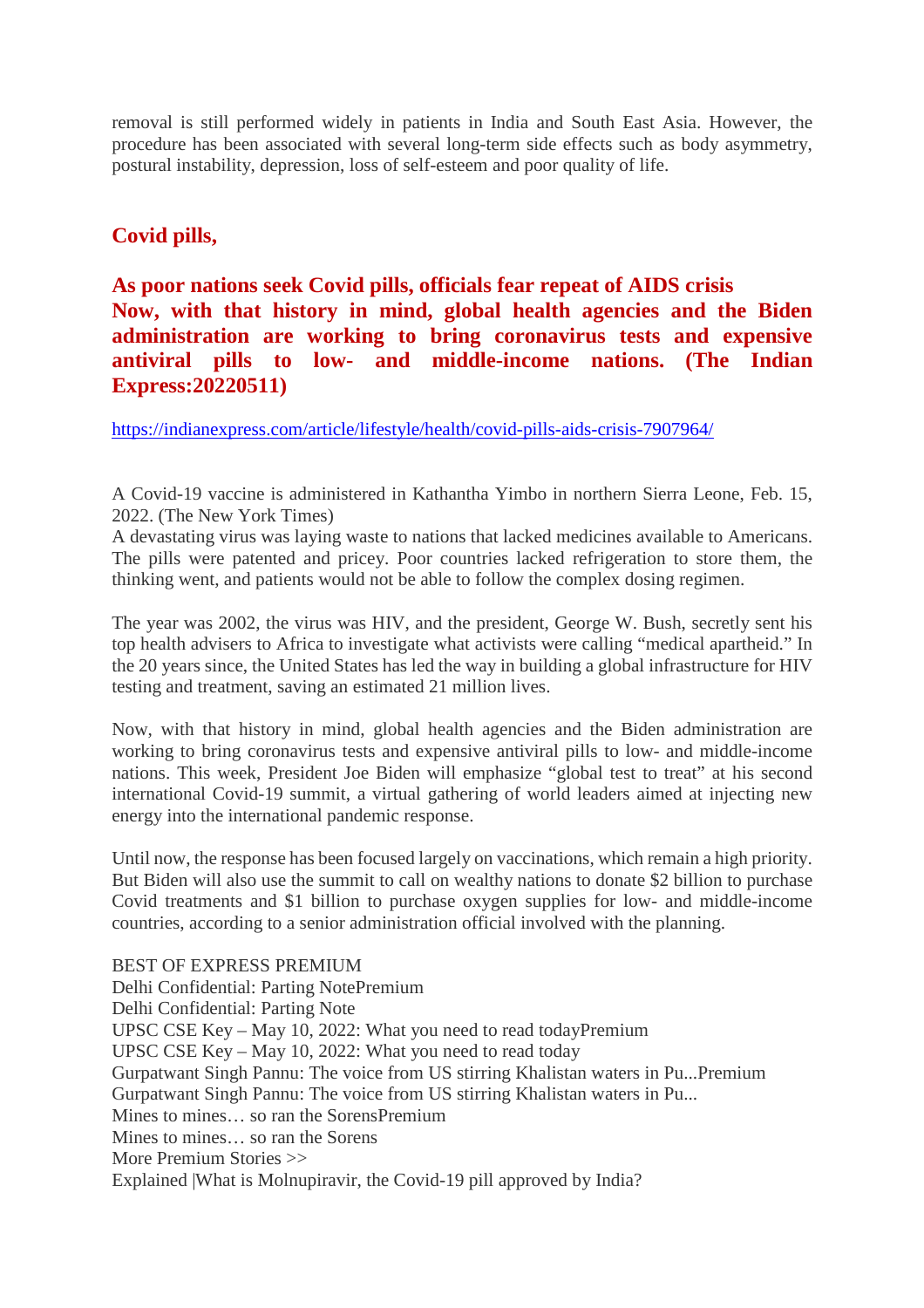In the United States, where antiviral pills to combat Covid are widely available, Biden's "test to treat" initiative lets many patients go to pharmacies, get tested for Covid and receive a free prescription on the spot if they test positive. In low- and middle-income nations, such efforts will most likely be much more limited until generic pills arrive, probably in 2023.

But the global effort faces some of the same obstacles and inequities that existed two decades ago.

Rich nations, including the United States, have gobbled up much of the supply. Global health agencies do not have the money to buy the antivirals or tests, which are crucial because the medication needs to be started early in the course of infection. Drug companies, trying to protect their patents, are limiting the supply of generic alternatives in many middle-income countries, including an entire swath of Latin America.

Anti-Covid pill Molnupiravir |Approved, not recommended All of this is playing out against the infectious disease equivalent of a ticking time bomb.

"We all expect a major new surge from omicron or a new variant in the global south from June to September, and if that happens, we are not going to be ready with test and treat," said Dr. Bill Rodriguez, who runs the testing arm of the ACT Accelerator, the Geneva-based consortium coordinating the global response. "It feels extremely similar — painfully, ironically, tragically similar — to what happened with HIV."

On Monday, ahead of the summit, the consortium, which is backed by the World Health Organization, is set to convene a discussion of global health experts and declare access to testing and treatment an "equity issue," officials said.

Biden may well show up at his own summit empty-handed. The White House has asked Congress for an additional \$22.5 billion in emergency coronavirus aid, including \$5 billion for the global response, but Senate Republicans are refusing to authorize any funding unless it is offset by cuts to other programs. A \$10 billion compromise proposal includes no money for the global response, and it is unclear when or whether that plan will come up for a vote.

One of the biggest hurdles is the rapid decline of Covid testing around the world. The WHObacked consortium recently reported that just 20% of the 5.7 billion tests conducted globally have been in low- and middle-income nations. Low-income countries accounted for less than 1% of the testing. The reasons are twofold: Countries lack money to buy the tests, and demand has dropped in regions where Covid rates are now low.

"What really worries me is the testing part of this," said Dr. Bruce Aylward, a top WHO official and the consortium's coordinator. "If you're not testing, you can't sequence; you can't isolate; you can't treat. Everything else unravels."

Paxlovid, the more powerful of the two Covid antiviral pills approved by the Food and Drug Administration, is so plentiful in the United States that pharmacies are struggling to use up their supplies. The Biden administration has committed to purchasing 20 million treatment courses for Americans.

The WHO recently issued a "strong recommendation" that Paxlovid, which is made by Pfizer, be given to patients at high risk of hospitalization and called for its "wide geographic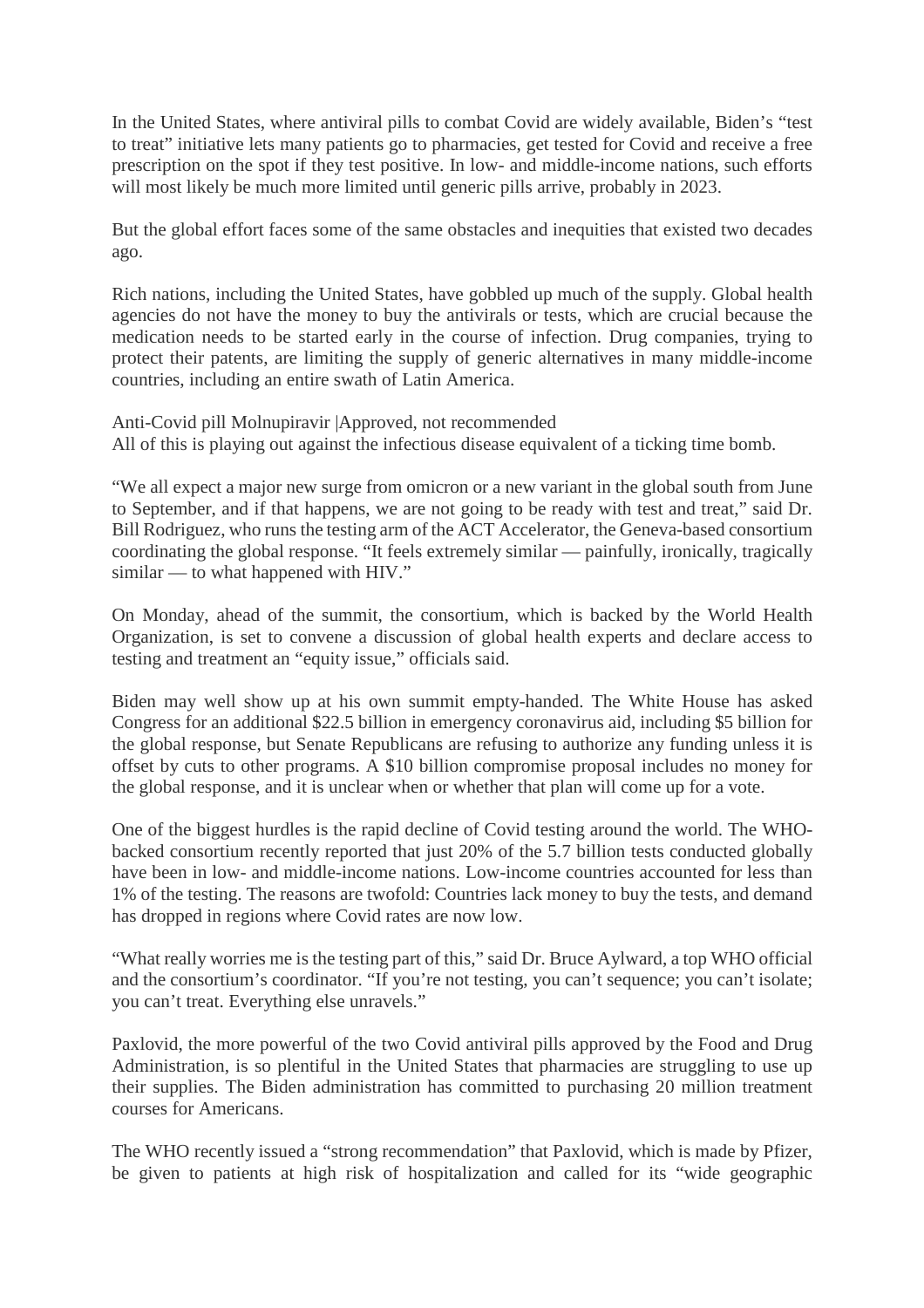distribution." The WHO has given a far weaker "conditional recommendation" to the other drug, molnupiravir, which is made by Merck and is not nearly as in demand.

Global health experts say both companies have absorbed the lessons of AIDS — but only to a point.

They have each agreed to allocate several million courses of treatment — a total of 7 million courses in all — to UNICEF for distribution in most low- and middle-income countries, which account for more than half the world's population. But UNICEF will not be able to buy the drugs unless it can raise the money to do so or countries supply the funds. And 7 million courses is hardly enough to address the need, experts say.

The cost to UNICEF of Paxlovid — including Pfizer's insistence that UNICEF keep how much it pays confidential — remains a sticking point, said Dr. Philippe Duneton, who runs the therapeutics arm of the WHO consortium. In announcing its "strong recommendation" for Paxlovid, the WHO took the highly unusual step of publicly scolding Pfizer for a "lack of transparency," which makes it difficult to know which countries have the drug and what they are paying.

"We need to have better visibility in terms of price," Duneton said.

Manufacturers often prefer that the details of their sales agreements be secret so as not to weaken their hand with other potential buyers. Pfizer's chief executive, Albert Bourla, reported last week that Paxlovid had been a "key growth driver" for the company, which is using a "tiered pricing approach" in which low- and lower-middle-income countries will get Paxlovid at a not-for-profit price.

In response to an inquiry from The New York Times, Pfizer issued a statement saying that it was "deeply disappointed by the sentiment expressed by our partners," adding, "We have in good faith heard and responded to many of their concerns."

So far, 36 companies from 12 countries have signed up to make generic Paxlovid. Companies in India are already making generic versions of both Paxlovid and molnupiravir. The expectation is that both drugs will ultimately be available in about 100 low- and middle-income countries, covering about half the world's population. The companies will not receive royalties from the sales while the WHO's declaration of the pandemic as a global health emergency remains in effect.

"Given the severity of the pandemic and given the fact that vaccines had a very uneven penetration rate, we felt that this was a very important contribution the company could make," said Paul Schaper, executive director for global public policy at Merck.

But those generics will not be available until next year. In the meantime, doctors and activists around the world say vulnerable patients are dying as antiviral pills, monoclonal antibodies and even oxygen remain out of reach. In countries with low vaccination rates, the need is especially urgent.

In Uganda, Dr. Sabrina Kitaka, a pediatrician who also advises the government on Covid-19 vaccination, said many children with underlying conditions — sickle cell disease, diabetes, advanced HIV disease — have had complications from Covid-19. She has lost young patients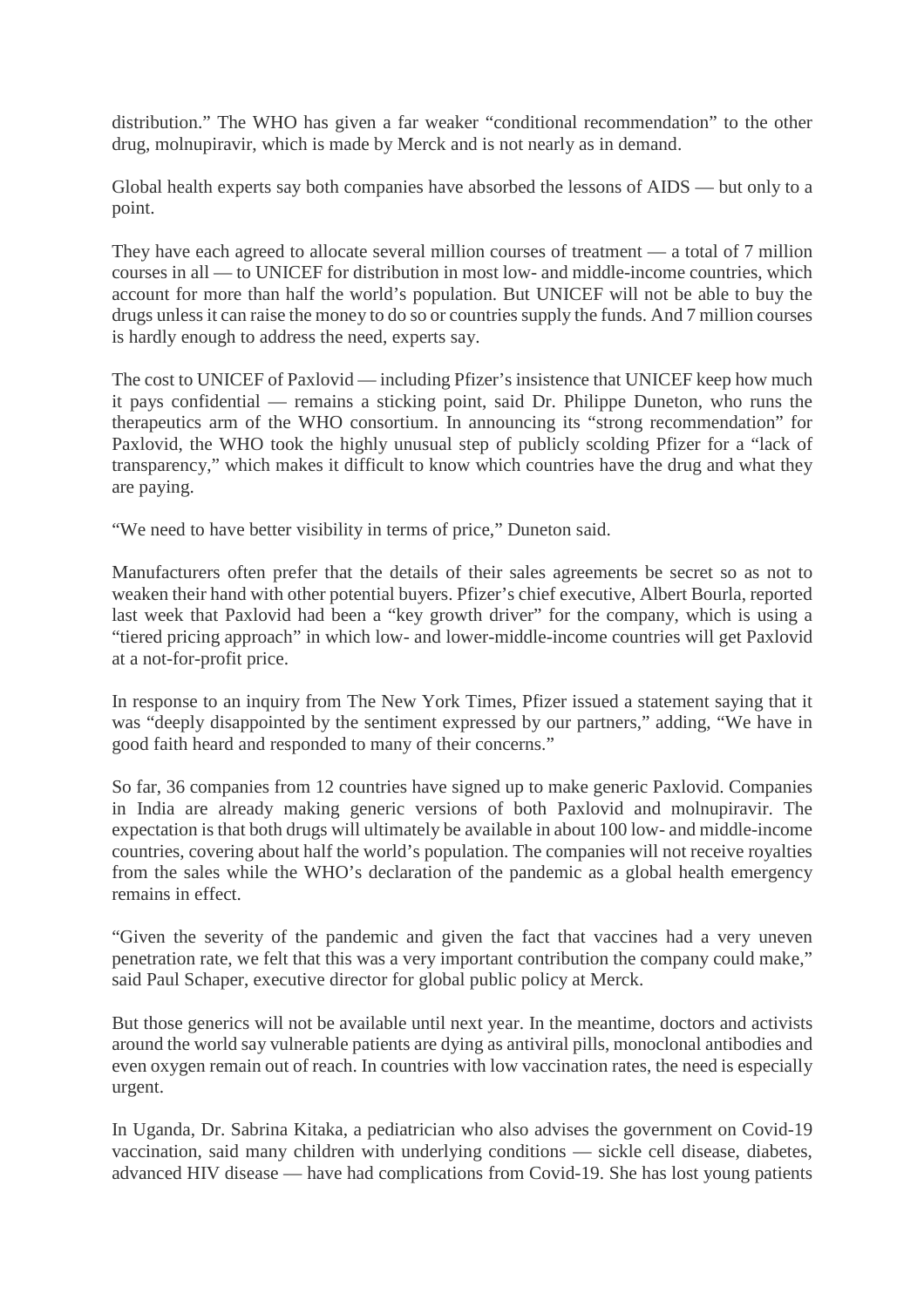who would have been eligible for Paxlovid, which is approved in the United States for children 12 and older who weigh at least 40 kilograms, or about 88 pounds.

"Paxlovid will be the game changer," Kitaka said. That is especially true "for patients who become critically ill and end up in the ICU," she added.

In the Dominican Republic, Pfizer is fighting a petition for the government to compel the company to share its patents for Paxlovid with generic makers. Similar petitions have been filed in Colombia, Chile and Peru.

"Both Merck and Pfizer have reserved for themselves all the high-income countries and virtually all of the upper-middle-income countries and even some lower-middle-income countries," said Brook Baker, a law professor at Northeastern University who has submitted a legal brief in support of the Dominican Republic petition.

In Brazil, regulators have authorized both Paxlovid and molnupiravir. The country and Pfizer are negotiating a purchase agreement so Paxlovid can be offered for free through Brazil's public health system.

But a quarter of Brazilians have private insurance and may already have access to the drug, said Felipe Carvalho, coordinator of the Doctors Without Borders Access Campaign in Latin America.

# **COVID-19 vaccination**

# **COVID-19 vaccination | Use same phone number for both doses, says Health Ministry (The Hindu :20220511)**

https://www.thehindu.com/news/national/covid-19-vaccination-use-same-phone-number-forboth-doses-says-health-ministry/article65401182.ece

A healthcare worker administering a dose of the COVID-19 preventive vaccine to a beneficiary, at a vaccination centre, in Gurugram on Tuesday. | Photo Credit: PTI

Same ID proof cannot be used for two different numbers; many issues can now be digitally rectified on CoWIN portal, it says

The Health Ministry said that, after receiving the first dose of COVID-19 vaccination, a beneficiary needs to schedule for or avail the second dose of the same vaccine with the same mobile number used at the time of first dose of vaccination. This is the only mechanism for both the first and second dose details to be tagged to the same beneficiary.

In case a beneficiary uses a separate mobile number for second dose and schedules a vaccination, it will automatically be recognised as a first dose for the beneficiary. Also the same identity proof is not allowed to be used across two different mobile numbers, cautioned the Health Ministry.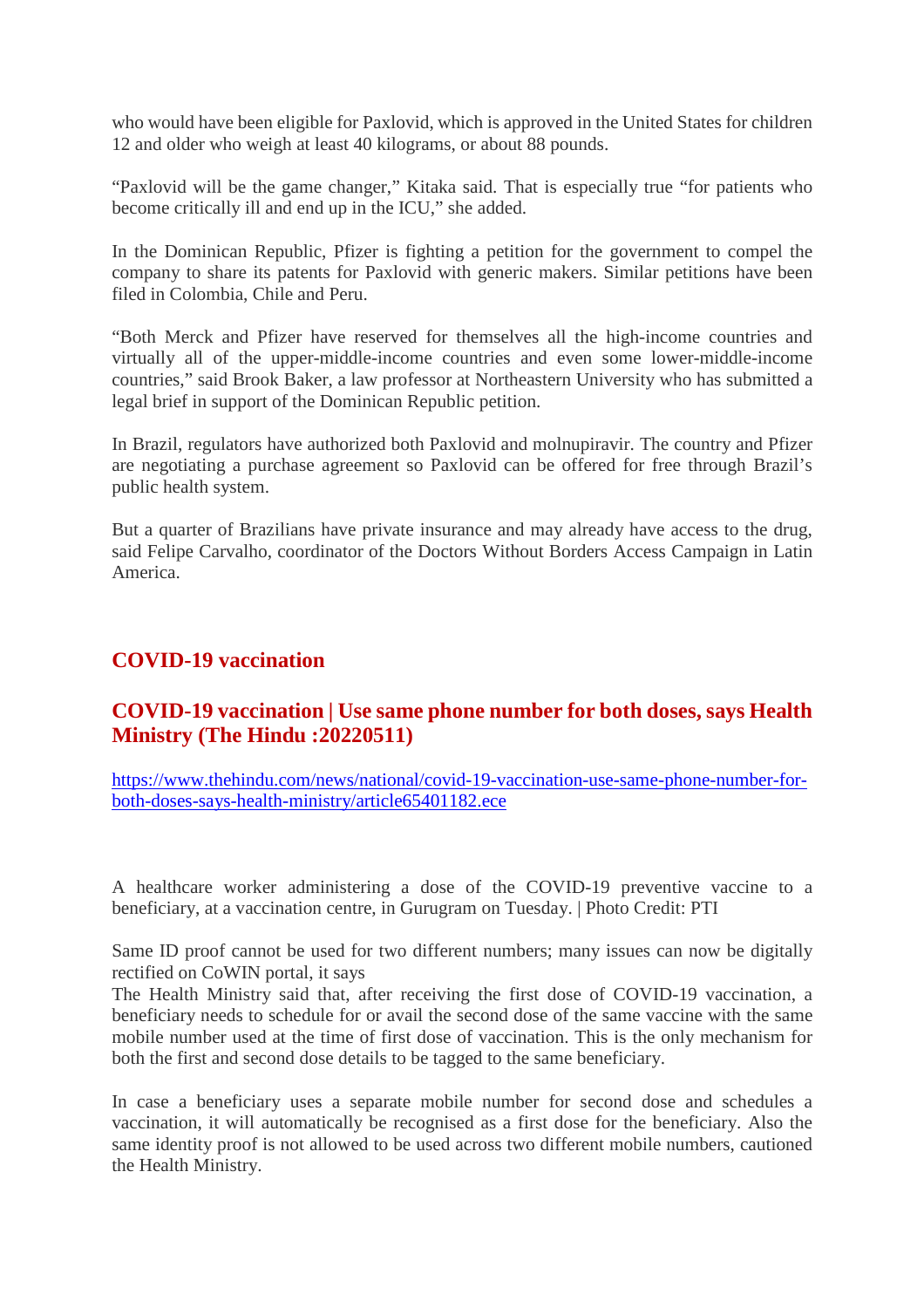The Ministry said that CoWIN platform has successfully served as the digital backbone for India's COVID-19 vaccination programme and has enabled the administration of over 190 crore doses of COVID-19 vaccination for over 100 crore residents in India that are registered on the platform.

"Such scale has been achieved without a single day of down-time. The platform takes pride in its simplicity and ease of use. For registration on the platform, the beneficiary is provided three media – walk-in (offline), online portal and assisted through helplines and CSCs (Common Services Centres). An individual only needs to provide their mobile number for registration, along with minimal inputs in name, age (Year of Birth) and gender for scheduling an appointment for vaccination or availing a vaccine at walk-in. As a proof of identity, an option to choose from nine photo identity proofs has been accorded,'' said the Ministry.

#### Merging certificates

The Ministry also noted that there is a provision for scenarios where an individual may have provided two different identity proofs under the same mobile number registered. If the name, age and gender match as per the photo ID proofs submitted by the beneficiary, CoWIN prompts for merging the two first dose certificates to give a single fully vaccinated certificate for both the doses.

"The assumption that the system must recognise two first dose certificates of a beneficiary registered with two different mobile numbers and photo ID proofs, is preposterous. With a country of a billion plus, there may be hundreds of thousands of individuals with the same name, age, and gender. If such a service was provided, we would be left chasing our own tail, praying another individual with the same name, age and gender didn't exist in the country,'' said the Ministry in its release.

Eight issues that were commonly observed and widespread have been incorporated for individuals to digitally rectify, with a provision at CSCs and a helpline to call upon. Similarly, any individual could also merge their two first dose certificates with ease, provided there is a match in name, age and gender and the two registered accounts are known to the individual.

# **Organ transplants**

# **Explained | The process of organ transplants from a deceased donor (The Hindu :20220511)**

https://www.thehindu.com/sci-tech/health/organ-transplants-from-deceaseddonor/article65381304.ece

Scientific developments are clearing the path for organ transplants, but what is the process for it?

Given the advancements in the surgical methods we have today, organ donation and transplantation are boons to those suffering from failing organs. There are several routes that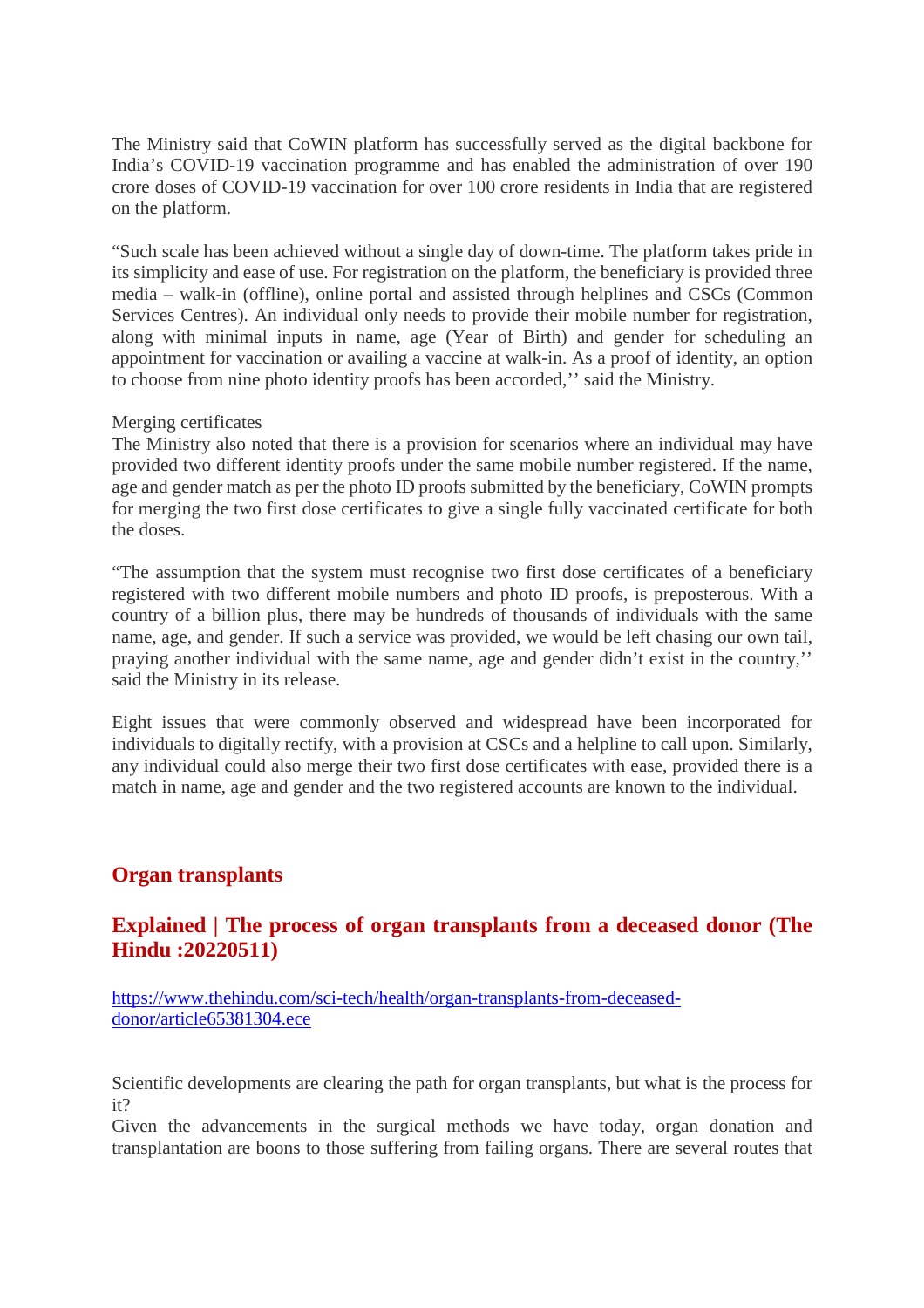have emerged for organ transplantation – from animals to humans, from dead persons to living ones, and from live donors to those having defective or malfunctioning organs.

Recently, in Chennai, doctors successfully conducted cadaveric liver transplants from two patients whose families consented to organ donation after they were declared brain-dead. Similarly, the heart of a youth who died in a Vellore hospital was transported to a hospital in Chennai for transplantation.

Comments will be moderated by The Hindu editorial team.

Comments that are abusive, personal, incendiary or irrelevant cannot be published.

Please write complete sentences. Do not type comments in all capital letters, or in all lower case letters, or using abbreviated text. (example: u cannot substitute for you, d is not 'the', n is not 'and').

We may remove hyperlinks within comments.

Please use a genuine email ID and provide your name, to avoid rejection.

# **Health Care**

# **Besides cutting cost of treatment of poor, efforts on to rapidly increase number of doctors: Mandaviya (The Hindu :20220511)**

https://www.thehindu.com/news/national/besides-cutting-cost-of-treatment-of-poor-effortson-to-rapidly-increase-number-of-doctors-mandaviya/article65397902.ece

Making health accessible, affordable and patient-friendly is very important, says Union Health Minister

The Central government would work holistically in the health sector with synergy between preventive healthcare and modern medical facilities. Besides reducing the cost of treatment of the poor, efforts were on to rapidly increase the number of doctors, Health Minister Dr. Mansukh Mandaviya said on Monday while inaugurating a multi-speciality Outpatient and Inpatient (OPD/IPD) blocks at the Lady Hardinge Medical College (LHMC) and associated hospital, Delhi.

The new IPD Block will increase the bed strength of the LHMC from 877 to more than 1000 beds. The IPD Block houses an additional highly sophisticated CT scanner. The new OPD Block has additional facilities for holistic healthcare, including all medical and surgical specialities, Ayurveda, Yoga, Naturopathy and Homeopathy.

Dr. Mandaviya stated that the States played a very crucial role in the implementation of any programme made by the Centre. "Making health accessible, affordable and patient-friendly is very important. Our efforts need to be in the direction of advancement of the nation; the nation should always come first", he noted.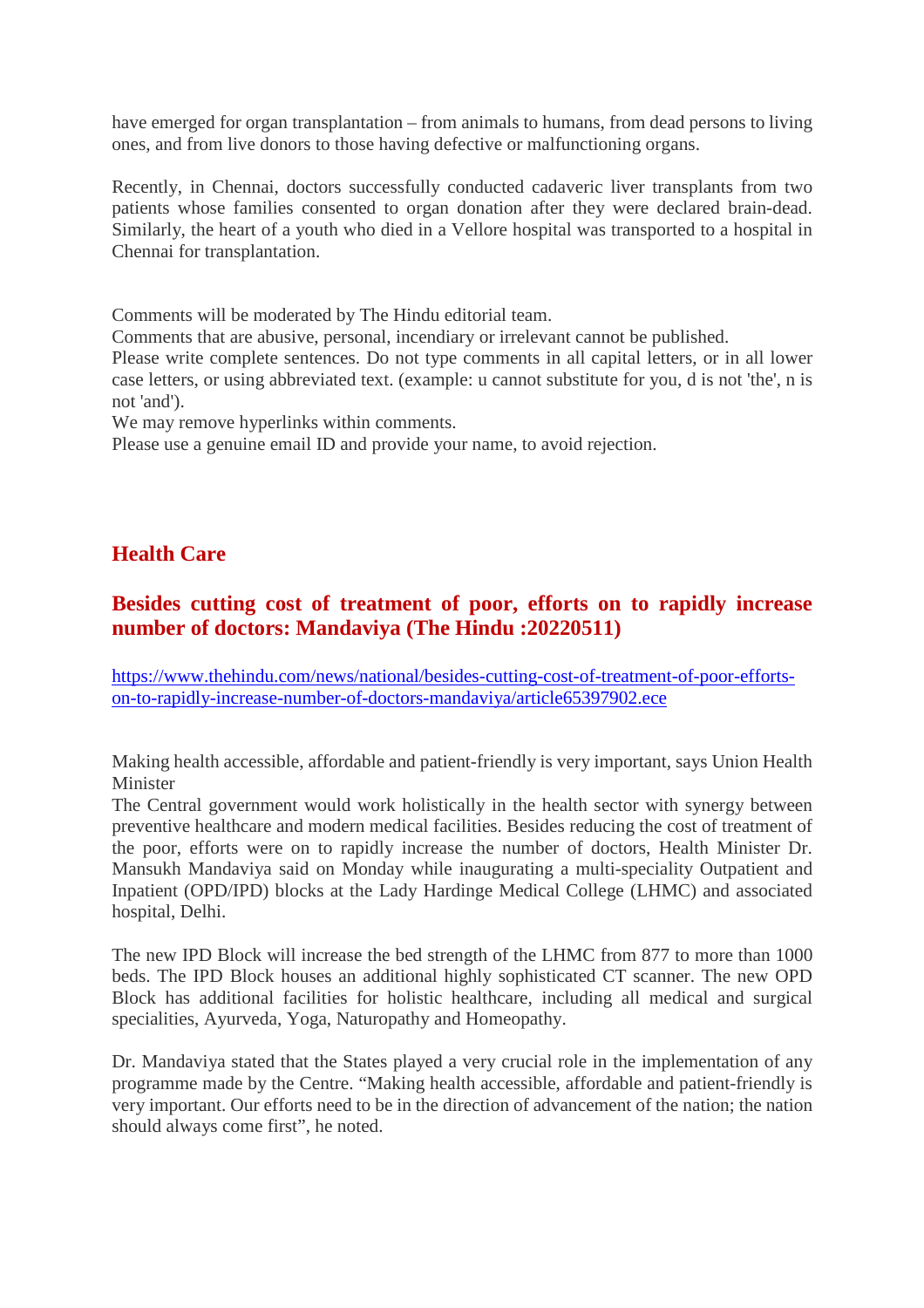Dr. Bharati Pravin Pawar, Minister of State, said it was important to note that better health facilities were not limited only to the treatment of diseases. They also encouraged and promoted social justice. "When the poor get affordable and quality treatment, their faith in the system gets stronger," she pointed out.

### **WHO's COVID-19 excess deaths report**

#### **India to contest WHO's COVID-19 excess deaths report (The Hindu :20220511)**

https://www.thehindu.com/sci-tech/health/who-has-released-the-excess-death-estimateswithout-adequately-addressing-indias-concerns-health-ministry/article65385022.ece

The body of a COVID-19 victim is taken for cremation at Nigam Bodh Ghat in New Delhi on January 13, 2022. | Photo Credit: The Hindu

WHO has released COVID-19 excess death estimates without adequately addressing India's concerns, says Health Ministry.

India will take up the "glaring anomalies'' in the report by the World Health Organisation on excess mortality estimates associated with the COVID-19 pandemic at the highest and appropriate forum, said sources in the Health Ministry on Thursday.

India has objected to the sourcing of data, methodology for collecting data, mathematical model used for arriving at the final figures that have been released, the outcome of the data analyses and the fact that it has been listed in tier-2 countries despite being open to share all data with the WHO.

Explained | Why is India concerned about WHO approach on excess deaths during the pandemic?

India has been consistently objecting to the methodology adopted by the WHO to project excess mortality estimates based on mathematical models. Despite India's objection to the process, methodology and outcome of this modelling exercise, the WHO has released the excess mortality estimates without adequately addressing India's concerns, the Ministry said in a response issued after the report was officially released.

It added that India had also informed the WHO that in view of the availability of authentic data published through the Civil Registration System (CRS) by the Registrar General of India (RGI), mathematical models should not be used for projecting excess mortality numbers for India. India has also consistently questioned the WHO's own admission that data in respect of seventeen Indian states was obtained from some websites and media reports and was used in their mathematical model.

"This reflects a statistically unsound and scientifically questionable methodology of data collection for making excess mortality projections in the case of India,'' said the Ministry.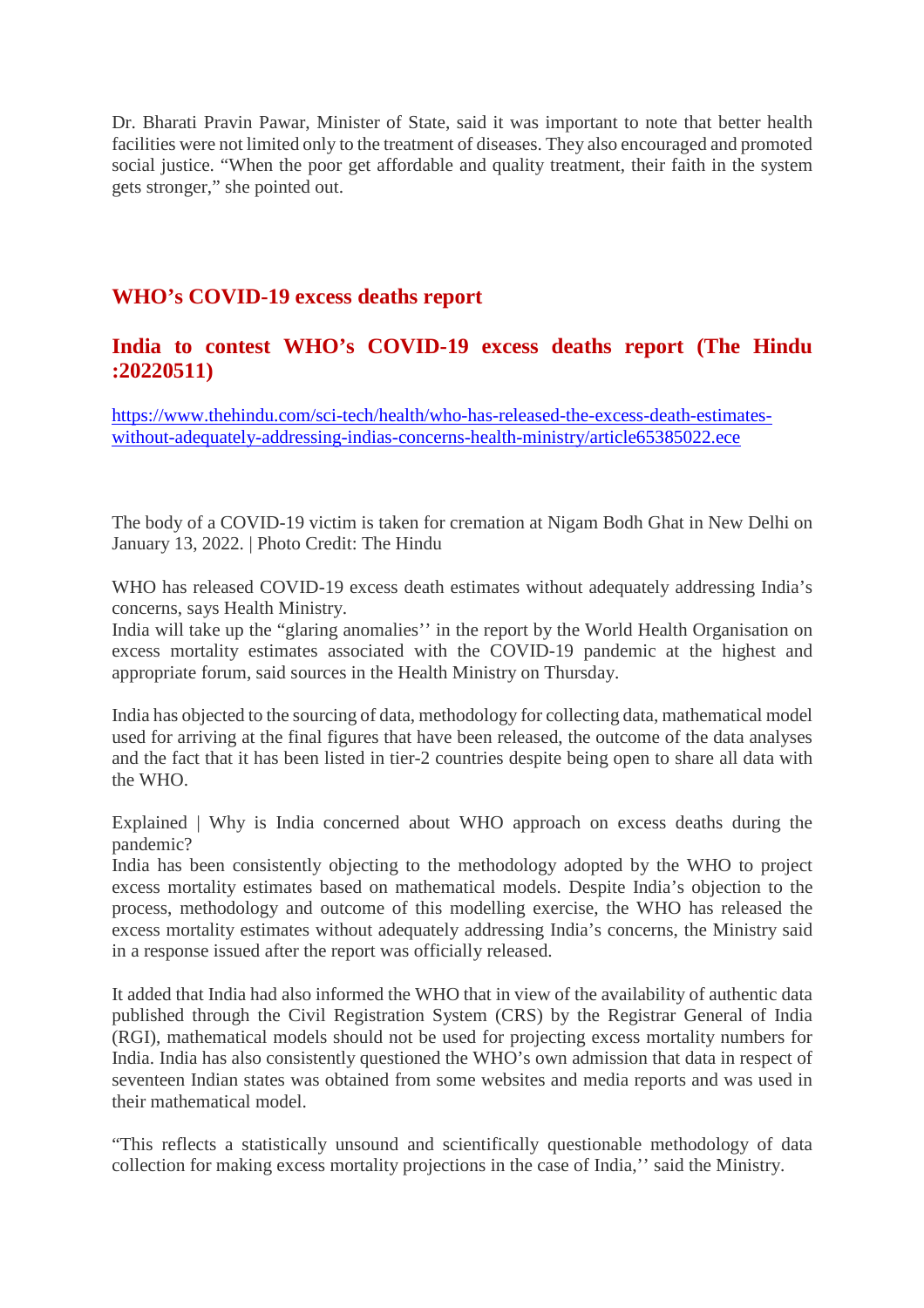Settling India's COVID-19 mortality data

It explained that throughout the process of dialogue, engagement and communication with the WHO, the global health body had projected different excess mortality figures for India citing multiple models, which itself raises questions on the validity and robustness of the models used.

"The Indian government has always been ready to share data with the WHO. The matter will be taken up at the highest forum, while adhering to the due procedure. The matter was discussed when WHO Director-General Tedros Adhanom Ghebreyesus was in India recently,'' added the source.

The Health Ministry said that despite having written to the WHO ten times since November last, the organisation had not given a satisfactory response to defend the methodology used to arrive at figures that have been released for the period between January 2020 and 31 December 2021.

Editorial | An honest reckoning: On simmering dispute between India and WHO about COVID-19 deaths

"We don't understand why, when the government is ready to share all data with the WHO, it would resort to using data collected without a scientific basis. The numbers are nowhere close to reality and India can't be compared to smaller countries in the world and the model used there can't be extrapolated to India,'' said the Ministry.

India has also said that the WHO should appreciate the fact that mortality is a sensitive topic and any speculative report on this can have multiple and needless adverse effects.

#### ALSO READ

India's excess COVID deaths statement inaccurate, says WHO technical group member Validity of model

"WHO is yet to give answers to India's question on validation of the mathematical model by running it on tier-1 countries to prove its robustness and validity. India has told the WHO multiple times about the Registrar-General of India's numbers on birth and deaths which is collected through a rigorous process and also expressed its keenness to share this data. Why this was never taken up is also something WHO hasn't been able to answer,'' said the Ministry.

It noted that despite communicating availability of data released by the Civil Registration System (CRS) report-2020 to the WHO for supporting their publication, the WHO chose to ignore the data submitted by India.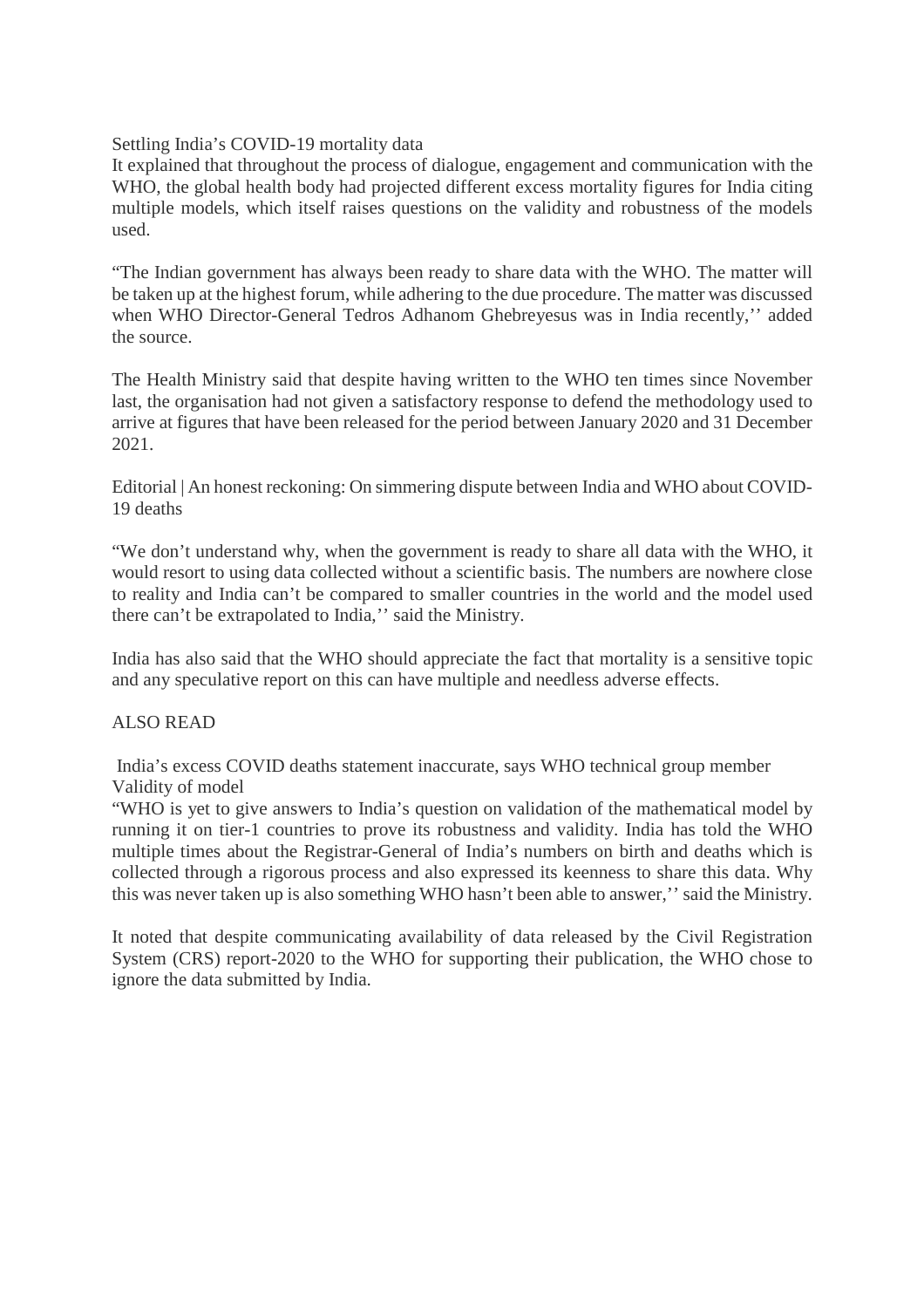#### **Brain tumour**

#### **New drug that halts recurring brain tumour growth identified (New Kerala :20220511)**

An international team of scientists has identified a drug that blocks growth of the most aggressive brain tumour and how to most accurately identify  $w \rightarrow V_i$ it- $>$ https://www.newkerala.com/news/2022/64171.htm

#### **Cancer immunotherapy**

# **Scientists aim to make cancer immunotherapy safer and more effective (New Kerala :20220511)**

According to new research, scientists are working to improve immune checkpoint inhibitors to better target tumours and reduce their impact on h-> View it--> https://www.newkerala.com/news/2022/64089.htm

#### **Breastfeeding**

# **Research explores breastfeeding's effect on maternal mental health (New Kerala :20220511)**

A new systemic review has examined the effects of breastfeeding on maternal mental health to inform breastfeeding recommendations.->-> View it--> https://www.newkerala.com/news/2022/63985.htm

#### **Pregnancy**

#### **High stress during pregnancy can lead to complications (New Kerala :20220511)**